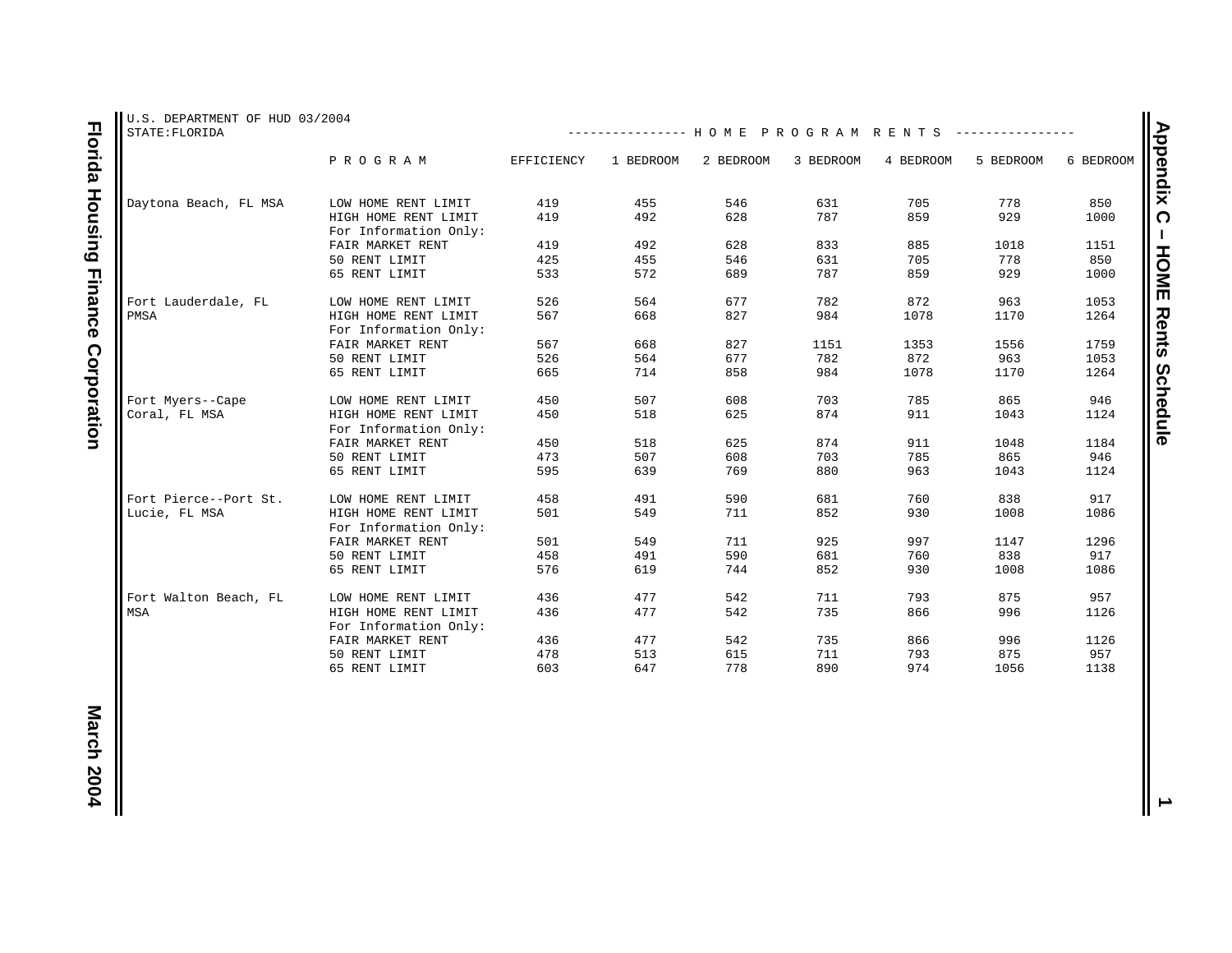| STATE: FLORIDA         |                       |            | -------------- HOME PROGRAM RENTS |           |           |           |           |           |
|------------------------|-----------------------|------------|-----------------------------------|-----------|-----------|-----------|-----------|-----------|
|                        | PROGRAM               | EFFICIENCY | 1 BEDROOM                         | 2 BEDROOM | 3 BEDROOM | 4 BEDROOM | 5 BEDROOM | 6 BEDROOM |
| Gainesville, FL MSA    | LOW HOME RENT LIMIT   | 436        | 477                               | 580       | 678       | 757       | 835       | 913       |
|                        | HIGH HOME RENT LIMIT  | 436        | 477                               | 580       | 795       | 926       | 1004      | 1082      |
|                        | For Information Only: |            |                                   |           |           |           |           |           |
|                        | FAIR MARKET RENT      | 436        | 477                               | 580       | 795       | 939       | 1080      | 1221      |
|                        | 50 RENT LIMIT         | 456        | 489                               | 587       | 678       | 757       | 835       | 913       |
|                        | 65 RENT LIMIT         | 574        | 616                               | 742       | 849       | 926       | 1004      | 1082      |
|                        |                       |            |                                   |           |           |           |           |           |
| Jacksonville, FL MSA   | LOW HOME RENT LIMIT   | 495        | 530                               | 636       | 735       | 821       | 905       | 990       |
|                        | HIGH HOME RENT LIMIT  | 501        | 561                               | 675       | 892       | 993       | 1095      | 1182      |
|                        | For Information Only: |            |                                   |           |           |           |           |           |
|                        | FAIR MARKET RENT      | 501        | 561                               | 675       | 892       | 993       | 1142      | 1291      |
|                        | 50 RENT LIMIT         | 495        | 530                               | 636       | 735       | 821       | 905       | 990       |
|                        | 65 RENT LIMIT         | 624        | 670                               | 806       | 923       | 1010      | 1095      | 1182      |
|                        |                       |            |                                   |           |           |           |           |           |
| Lakeland--Winter       | LOW HOME RENT LIMIT   | 411        | 440                               | 518       | 611       | 681       | 751       | 822       |
| Haven, FL MSA          | HIGH HOME RENT LIMIT  | 419        | 459                               | 518       | 642       | 702       | 807       | 913       |
|                        | For Information Only: |            |                                   |           |           |           |           |           |
|                        | FAIR MARKET RENT      | 419        | 459                               | 518       | 642       | 702       | 807       | 913       |
|                        | 50 RENT LIMIT         | 411        | 440                               | 528       | 611       | 681       | 751       | 822       |
|                        | 65 RENT LIMIT         | 515        | 553                               | 666       | 760       | 829       | 896       | 963       |
|                        |                       |            |                                   |           |           |           |           |           |
| Melbourne--Titusville- | LOW HOME RENT LIMIT   | 419        | 491                               | 613       | 711       | 793       | 875       | 957       |
| -Palm Bay, FL MSA      | HIGH HOME RENT LIMIT  | 419        | 491                               | 613       | 821       | 956       | 1056      | 1138      |
|                        | For Information Only: |            |                                   |           |           |           |           |           |
|                        | FAIR MARKET RENT      | 419        | 491                               | 613       | 821       | 956       | 1099      | 1243      |
|                        | 50 RENT LIMIT         | 478        | 513                               | 615       | 711       | 793       | 875       | 957       |
|                        | 65 RENT LIMIT         | 603        | 647                               | 778       | 890       | 974       | 1056      | 1138      |
|                        |                       |            |                                   |           |           |           |           |           |
| Miami, FL PMSA         | LOW HOME RENT LIMIT   | 461        | 494                               | 592       | 685       | 763       | 843       | 922       |
|                        | HIGH HOME RENT LIMIT  | 577        | 623                               | 749       | 857       | 936       | 1014      | 1093      |
|                        | For Information Only: |            |                                   |           |           |           |           |           |
|                        | FAIR MARKET RENT      | 577        | 726                               | 904       | 1241      | 1439      | 1655      | 1871      |
|                        | 50 RENT LIMIT         | 461        | 494                               | 592       | 685       | 763       | 843       | 922       |
|                        | 65 RENT LIMIT         | 580        | 623                               | 749       | 857       | 936       | 1014      | 1093      |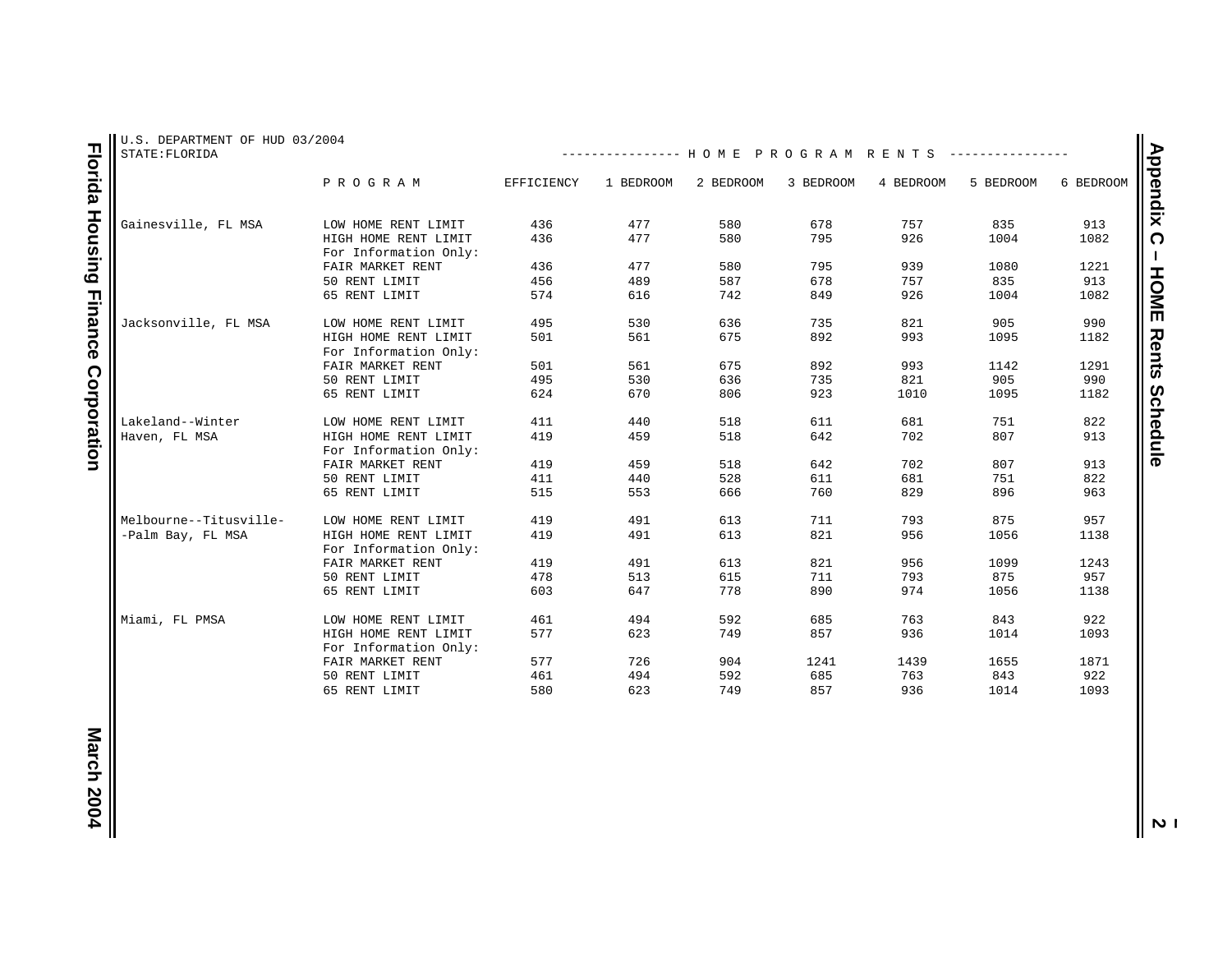| U.S. DEPARTMENT OF HUD 03/2004<br>STATE: FLORIDA |                                               |            | -------------- HOME PROGRAM RENTS |           |           |           |           |           |
|--------------------------------------------------|-----------------------------------------------|------------|-----------------------------------|-----------|-----------|-----------|-----------|-----------|
|                                                  | PROGRAM                                       | EFFICIENCY | 1 BEDROOM                         | 2 BEDROOM | 3 BEDROOM | 4 BEDROOM | 5 BEDROOM | 6 BEDROOM |
| Naples, FL MSA                                   | LOW HOME RENT LIMIT                           | 467        | 654                               | 785       | 907       | 1012      | 1116      | 1221      |
|                                                  |                                               |            |                                   |           |           |           |           |           |
|                                                  | HIGH HOME RENT LIMIT<br>For Information Only: | 467        | 658                               | 793       | 1102      | 1227      | 1370      | 1481      |
|                                                  | FAIR MARKET RENT                              | 467        | 658                               | 793       | 1102      | 1227      | 1411      | 1595      |
|                                                  | 50 RENT LIMIT                                 | 611        | 654                               | 785       | 907       | 1012      | 1116      | 1221      |
|                                                  | 65 RENT LIMIT                                 | 774        | 831                               | 999       | 1145      | 1259      | 1370      | 1481      |
| Ocala, FL MSA                                    | LOW HOME RENT LIMIT                           | 377        | 405                               | 486       | 561       | 626       | 691       | 756       |
|                                                  | HIGH HOME RENT LIMIT                          | 436        | 477                               | 542       | 697       | 756       | 816       | 878       |
|                                                  | For Information Only:                         |            |                                   |           |           |           |           |           |
|                                                  | FAIR MARKET RENT                              | 436        | 477                               | 542       | 711       | 834       | 959       | 1084      |
|                                                  | 50 RENT LIMIT                                 | 377        | 405                               | 486       | 561       | 626       | 691       | 756       |
|                                                  | 65 RENT LIMIT                                 | 471        | 506                               | 609       | 697       | 756       | 816       | 878       |
| Orlando, FL MSA                                  | LOW HOME RENT LIMIT                           | 478        | 513                               | 615       | 711       | 793       | 875       | 957       |
|                                                  | HIGH HOME RENT LIMIT                          | 603        | 647                               | 778       | 890       | 974       | 1056      | 1138      |
|                                                  | For Information Only:                         |            |                                   |           |           |           |           |           |
|                                                  | FAIR MARKET RENT                              | 606        | 687                               | 820       | 1076      | 1312      | 1509      | 1706      |
|                                                  | 50 RENT LIMIT                                 | 478        | 513                               | 615       | 711       | 793       | 875       | 957       |
|                                                  | 65 RENT LIMIT                                 | 603        | 647                               | 778       | 890       | 974       | 1056      | 1138      |
| Panama City, FL MSA                              | LOW HOME RENT LIMIT                           | 430        | 461                               | 542       | 639       | 713       | 786       | 861       |
|                                                  | HIGH HOME RENT LIMIT                          | 436        | 477                               | 542       | 691       | 741       | 852       | 963       |
|                                                  | For Information Only:                         |            |                                   |           |           |           |           |           |
|                                                  | FAIR MARKET RENT                              | 436        | 477                               | 542       | 691       | 741       | 852       | 963       |
|                                                  | 50 RENT LIMIT                                 | 430        | 461                               | 553       | 639       | 713       | 786       | 861       |
|                                                  | 65 RENT LIMIT                                 | 540        | 580                               | 698       | 798       | 870       | 941       | 1014      |
| Pensacola, FL MSA                                | LOW HOME RENT LIMIT                           | 436        | 475                               | 542       | 659       | 735       | 811       | 887       |
|                                                  | HIGH HOME RENT LIMIT                          | 436        | 477                               | 542       | 723       | 853       | 972       | 1047      |
|                                                  | For Information Only:                         |            |                                   |           |           |           |           |           |
|                                                  | FAIR MARKET RENT                              | 436        | 477                               | 542       | 723       | 853       | 981       | 1109      |
|                                                  | 50 RENT LIMIT                                 | 443        | 475                               | 570       | 659       | 735       | 811       | 887       |
|                                                  | 65 RENT LIMIT                                 | 556        | 598                               | 719       | 823       | 899       | 972       |           |
|                                                  |                                               |            |                                   |           |           |           |           | 1047      |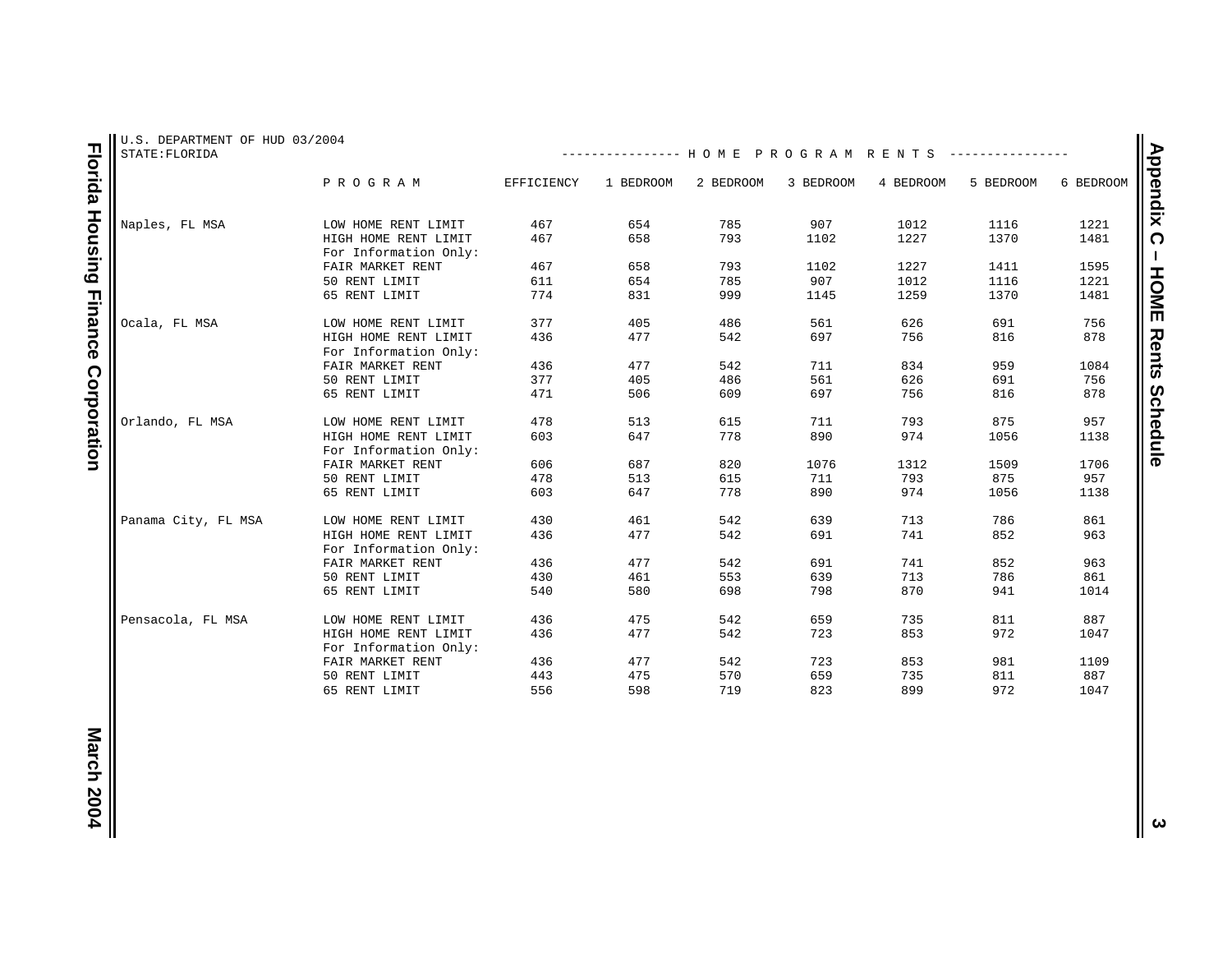| U.S. DEPARTMENT OF HUD 03/2004<br>STATE: FLORIDA |                                               |            | -------------- HOME PROGRAM RENTS |           |           |           |           |           |
|--------------------------------------------------|-----------------------------------------------|------------|-----------------------------------|-----------|-----------|-----------|-----------|-----------|
|                                                  | PROGRAM                                       | EFFICIENCY | 1 BEDROOM                         | 2 BEDROOM | 3 BEDROOM | 4 BEDROOM | 5 BEDROOM | 6 BEDROOM |
| Punta Gorda, FL MSA                              | LOW HOME RENT LIMIT                           | 425        | 455                               | 546       | 631       | 705       | 778       | 850       |
|                                                  | HIGH HOME RENT LIMIT<br>For Information Only: | 436        | 502                               | 668       | 787       | 859       | 929       | 1000      |
|                                                  | FAIR MARKET RENT                              | 436        | 502                               | 668       | 926       | 1092      | 1256      | 1420      |
|                                                  | 50 RENT LIMIT                                 | 425        | 455                               | 546       | 631       | 705       | 778       | 850       |
|                                                  | 65 RENT LIMIT                                 | 533        | 572                               | 689       | 787       | 859       | 929       | 1000      |
| Sarasota--Bradenton,                             | LOW HOME RENT LIMIT                           | 438        | 508                               | 611       | 705       | 787       | 868       | 950       |
| FL MSA                                           | HIGH HOME RENT LIMIT<br>For Information Only: | 438        | 557                               | 708       | 884       | 966       | 1047      | 1130      |
|                                                  | FAIR MARKET RENT                              | 438        | 557                               | 708       | 910       | 991       | 1140      | 1288      |
|                                                  | 50 RENT LIMIT                                 | 475        | 508                               | 611       | 705       | 787       | 868       | 950       |
|                                                  | 65 RENT LIMIT                                 | 598        | 642                               | 772       | 884       | 966       | 1047      | 1130      |
| Tallahassee, FL MSA                              | LOW HOME RENT LIMIT                           | 446        | 496                               | 643       | 743       | 830       | 915       | 1001      |
|                                                  | HIGH HOME RENT LIMIT<br>For Information Only: | 446        | 496                               | 652       | 852       | 1021      | 1108      | 1196      |
|                                                  | FAIR MARKET RENT                              | 446        | 496                               | 652       | 852       | 1027      | 1181      | 1335      |
|                                                  | 50 RENT LIMIT                                 | 500        | 536                               | 643       | 743       | 830       | 915       | 1001      |
|                                                  | 65 RENT LIMIT                                 | 631        | 678                               | 814       | 933       | 1021      | 1108      | 1196      |
| Tampa--St. Petersburg-                           | LOW HOME RENT LIMIT                           | 447        | 480                               | 576       | 665       | 742       | 819       | 896       |
| -Clearwater, MSA                                 | HIGH HOME RENT LIMIT<br>For Information Only: | 530        | 604                               | 727       | 832       | 908       | 983       | 1060      |
|                                                  | FAIR MARKET RENT                              | 530        | 630                               | 781       | 1037      | 1257      | 1446      | 1634      |
|                                                  | 50 RENT LIMIT                                 | 447        | 480                               | 576       | 665       | 742       | 819       | 896       |
|                                                  | 65 RENT LIMIT                                 | 563        | 604                               | 727       | 832       | 908       | 983       | 1060      |
| West Palm Beach--Boca                            | LOW HOME RENT LIMIT                           | 550        | 588                               | 706       | 816       | 910       | 1005      | 1099      |
| Raton, FL MSA                                    | HIGH HOME RENT LIMIT<br>For Information Only: | 570        | 665                               | 823       | 1027      | 1126      | 1224      | 1322      |
|                                                  | FAIR MARKET RENT                              | 570        | 665                               | 823       | 1092      | 1352      | 1555      | 1758      |
|                                                  | 50 RENT LIMIT                                 | 550        | 588                               | 706       | 816       | 910       | 1005      | 1099      |
|                                                  | 65 RENT LIMIT                                 | 694        | 745                               | 897       | 1027      | 1126      | 1224      | 1322      |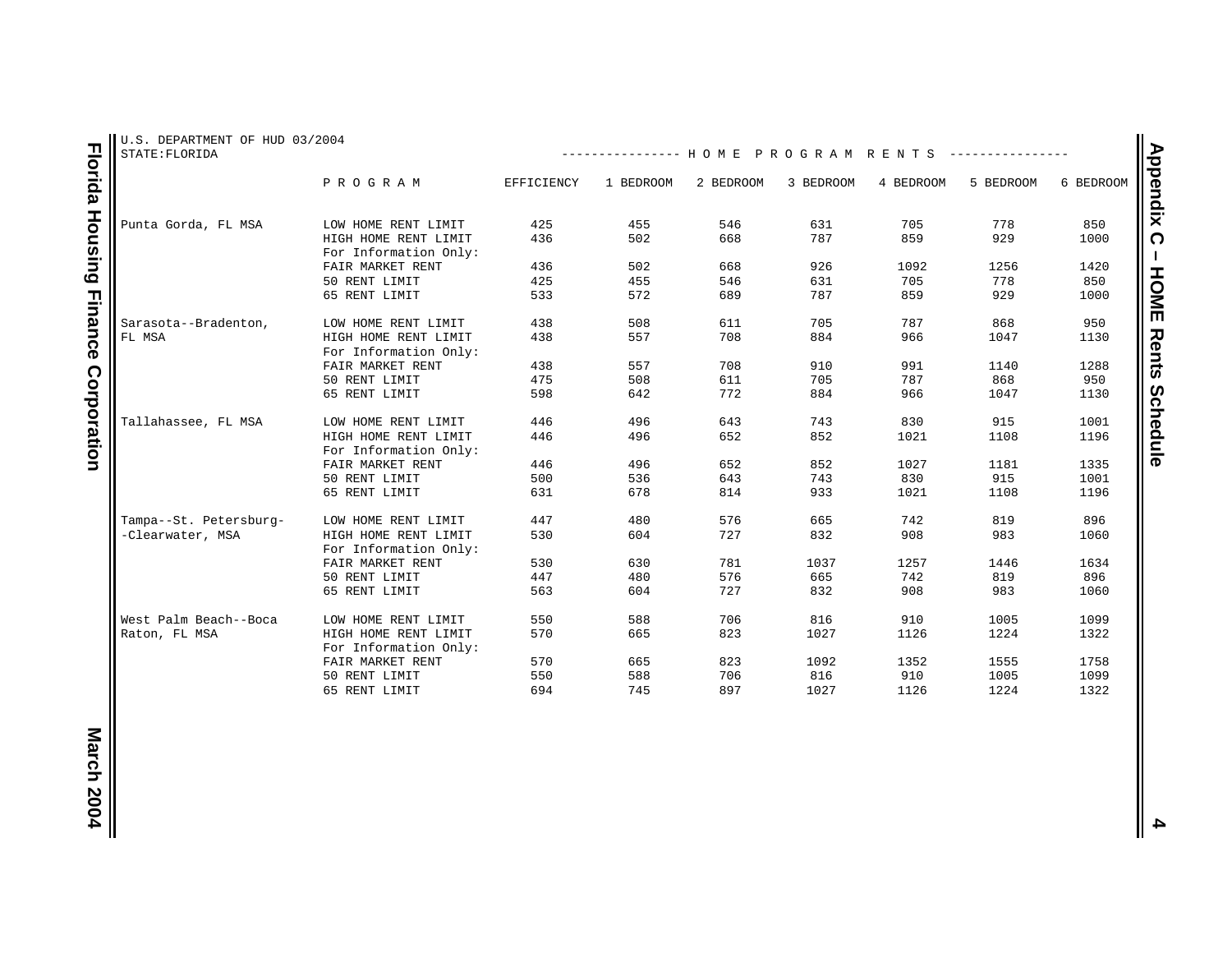| U.S. DEPARTMENT OF HUD 03/2004<br>STATE: FLORIDA |                                               |            | -------------- HOME PROGRAM RENTS |           |           |            |           |           |
|--------------------------------------------------|-----------------------------------------------|------------|-----------------------------------|-----------|-----------|------------|-----------|-----------|
|                                                  | PROGRAM                                       | EFFICIENCY | 1 BEDROOM                         | 2 BEDROOM | 3 BEDROOM | 4 BEDROOM  | 5 BEDROOM | 6 BEDROOM |
| Baker County                                     | LOW HOME RENT LIMIT                           | 410        | 449                               | 508       | 630       | 684        | 787       | 889       |
|                                                  | HIGH HOME RENT LIMIT                          | 410        | 449                               | 508       | 630       | 684        | 787       | 889       |
|                                                  | For Information Only:                         |            |                                   |           |           |            |           |           |
|                                                  | FAIR MARKET RENT                              | 410        | 449                               | 508       | 630       | 684        | 787       | 889       |
|                                                  | 50 RENT LIMIT                                 | 450        | 481                               | 578       | 668       | 745        | 821       | 899       |
|                                                  | 65 RENT LIMIT                                 | 565        | 607                               | 729       | 835       | 911        | 987       | 1063      |
| Bradford County                                  | LOW HOME RENT LIMIT                           | 410        | 443                               | 508       | 615       | 684        | 756       | 827       |
|                                                  | HIGH HOME RENT LIMIT<br>For Information Only: | 410        | 449                               | 508       | 630       | 684        | 787       | 889       |
|                                                  | FAIR MARKET RENT                              | 410        | 449                               | 508       | 630       | 684        | 787       | 889       |
|                                                  | 50 RENT LIMIT                                 | 413        | 443                               | 532       | 615       | 686        | 756       | 827       |
|                                                  | 65 RENT LIMIT                                 | 518        | 556                               | 669       | 765       | 834        | 902       | 970       |
| Calhoun County                                   | LOW HOME RENT LIMIT                           | 377        | 405                               | 486       | 561       | 626        | 691       | 756       |
|                                                  | HIGH HOME RENT LIMIT                          | 410        | 449                               | 508       | 630       | 684        | 787       | 878       |
|                                                  | For Information Only:                         |            |                                   |           |           |            |           |           |
|                                                  | FAIR MARKET RENT                              | 410        | 449                               | 508       | 630       | 684        | 787       | 889       |
|                                                  | 50 RENT LIMIT                                 | 377        | 405                               | 486       | 561       | 626        | 691       | 756       |
|                                                  | 65 RENT LIMIT                                 | 471        | 506                               | 609       | 697       | 756        | 816       | 878       |
| Citrus County                                    | LOW HOME RENT LIMIT                           | 377        | 405                               | 486       | 561       | 626        | 691       | 756       |
|                                                  | HIGH HOME RENT LIMIT<br>For Information Only: | 410        | 449                               | 508       | 630       | 684        | 787       | 878       |
|                                                  | FAIR MARKET RENT                              | 410        | 449                               | 508       | 630       | 684        | 787       | 889       |
|                                                  | 50 RENT LIMIT                                 | 377        | 405                               | 486       | 561       | 626        | 691       | 756       |
|                                                  | 65 RENT LIMIT                                 | 471        | 506                               | 609       | 697       | 756        | 816       | 878       |
| Columbia County                                  | LOW HOME RENT LIMIT                           | 377        | 405                               | 486       | 561       | 626        | 691       | 756       |
|                                                  | HIGH HOME RENT LIMIT                          | 410        | 449                               | 508       | 630       | 684        | 787       | 878       |
|                                                  | For Information Only:<br>FAIR MARKET RENT     | 410        | 449                               | 508       | 630       | 684        | 787       | 889       |
|                                                  |                                               |            |                                   |           |           |            |           |           |
|                                                  | 50 RENT LIMIT                                 | 377        | 405                               | 486       | 561       | 626<br>756 | 691       | 756       |
|                                                  | 65 RENT LIMIT                                 | 471        | 506                               | 609       | 697       |            | 816       | 878       |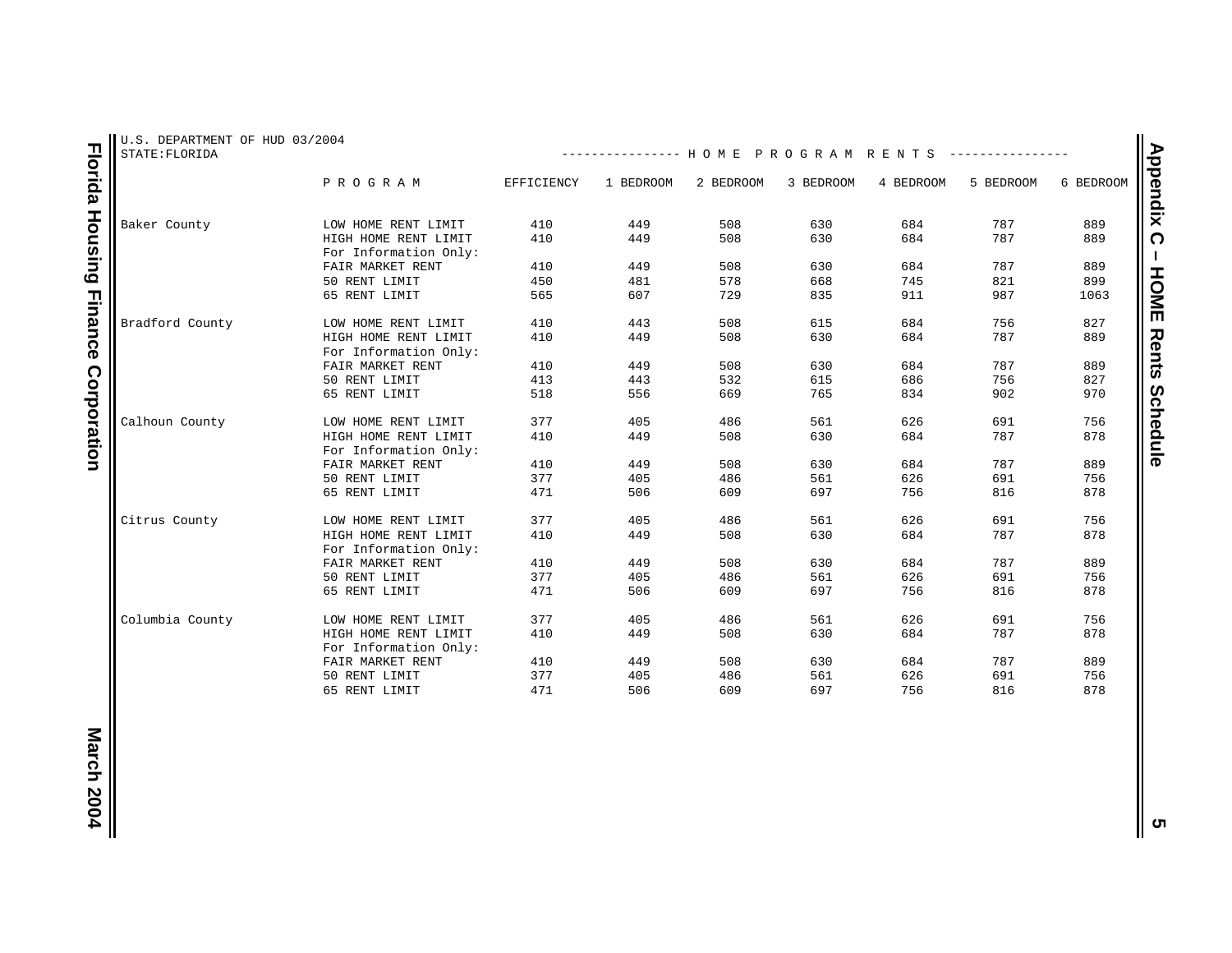| U.S. DEPARTMENT OF HUD 03/2004<br>STATE: FLORIDA | -------------- HOME PROGRAM RENTS             |            |           |           |           |           |           |           |  |  |  |
|--------------------------------------------------|-----------------------------------------------|------------|-----------|-----------|-----------|-----------|-----------|-----------|--|--|--|
|                                                  | PROGRAM                                       | EFFICIENCY | 1 BEDROOM | 2 BEDROOM | 3 BEDROOM | 4 BEDROOM | 5 BEDROOM | 6 BEDROOM |  |  |  |
| DeSoto County                                    | LOW HOME RENT LIMIT                           | 377        | 405       | 486       | 561       | 626       | 691       | 756       |  |  |  |
|                                                  | HIGH HOME RENT LIMIT<br>For Information Only: | 410        | 449       | 508       | 630       | 684       | 787       | 878       |  |  |  |
|                                                  | FAIR MARKET RENT                              | 410        | 449       | 508       | 630       | 684       | 787       | 889       |  |  |  |
|                                                  | 50 RENT LIMIT                                 | 377        | 405       | 486       | 561       | 626       | 691       | 756       |  |  |  |
|                                                  | 65 RENT LIMIT                                 | 471        | 506       | 609       | 697       | 756       | 816       | 878       |  |  |  |
| Dixie County                                     | LOW HOME RENT LIMIT                           | 377        | 405       | 486       | 561       | 626       | 691       | 756       |  |  |  |
|                                                  | HIGH HOME RENT LIMIT<br>For Information Only: | 410        | 449       | 508       | 630       | 684       | 787       | 878       |  |  |  |
|                                                  | FAIR MARKET RENT                              | 410        | 449       | 508       | 630       | 684       | 787       | 889       |  |  |  |
|                                                  | 50 RENT LIMIT                                 | 377        | 405       | 486       | 561       | 626       | 691       | 756       |  |  |  |
|                                                  | 65 RENT LIMIT                                 | 471        | 506       | 609       | 697       | 756       | 816       | 878       |  |  |  |
| Franklin County                                  | LOW HOME RENT LIMIT                           | 377        | 405       | 486       | 561       | 626       | 691       | 756       |  |  |  |
|                                                  | HIGH HOME RENT LIMIT<br>For Information Only: | 410        | 449       | 508       | 630       | 684       | 787       | 878       |  |  |  |
|                                                  | FAIR MARKET RENT                              | 410        | 449       | 508       | 630       | 684       | 787       | 889       |  |  |  |
|                                                  | 50 RENT LIMIT                                 | 377        | 405       | 486       | 561       | 626       | 691       | 756       |  |  |  |
|                                                  | 65 RENT LIMIT                                 | 471        | 506       | 609       | 697       | 756       | 816       | 878       |  |  |  |
| Gilchrist County                                 | LOW HOME RENT LIMIT                           | 377        | 405       | 486       | 561       | 626       | 691       | 756       |  |  |  |
|                                                  | HIGH HOME RENT LIMIT<br>For Information Only: | 410        | 449       | 508       | 630       | 684       | 787       | 878       |  |  |  |
|                                                  | FAIR MARKET RENT                              | 410        | 449       | 508       | 630       | 684       | 787       | 889       |  |  |  |
|                                                  | 50 RENT LIMIT                                 | 377        | 405       | 486       | 561       | 626       | 691       | 756       |  |  |  |
|                                                  | 65 RENT LIMIT                                 | 471        | 506       | 609       | 697       | 756       | 816       | 878       |  |  |  |
| Glades County                                    | LOW HOME RENT LIMIT                           | 377        | 405       | 486       | 561       | 626       | 691       | 756       |  |  |  |
|                                                  | HIGH HOME RENT LIMIT<br>For Information Only: | 410        | 449       | 508       | 630       | 684       | 787       | 878       |  |  |  |
|                                                  | FAIR MARKET RENT                              | 410        | 449       | 508       | 630       | 684       | 787       | 889       |  |  |  |
|                                                  | 50 RENT LIMIT                                 | 377        | 405       | 486       | 561       | 626       | 691       | 756       |  |  |  |
|                                                  | 65 RENT LIMIT                                 | 471        | 506       | 609       | 697       | 756       | 816       | 878       |  |  |  |

**Florida Housing Finance Corporation Florida Housing Finance Corporation** Appendix C - HOME Rents Schedule **Appendix C – HOME Rents Schedule**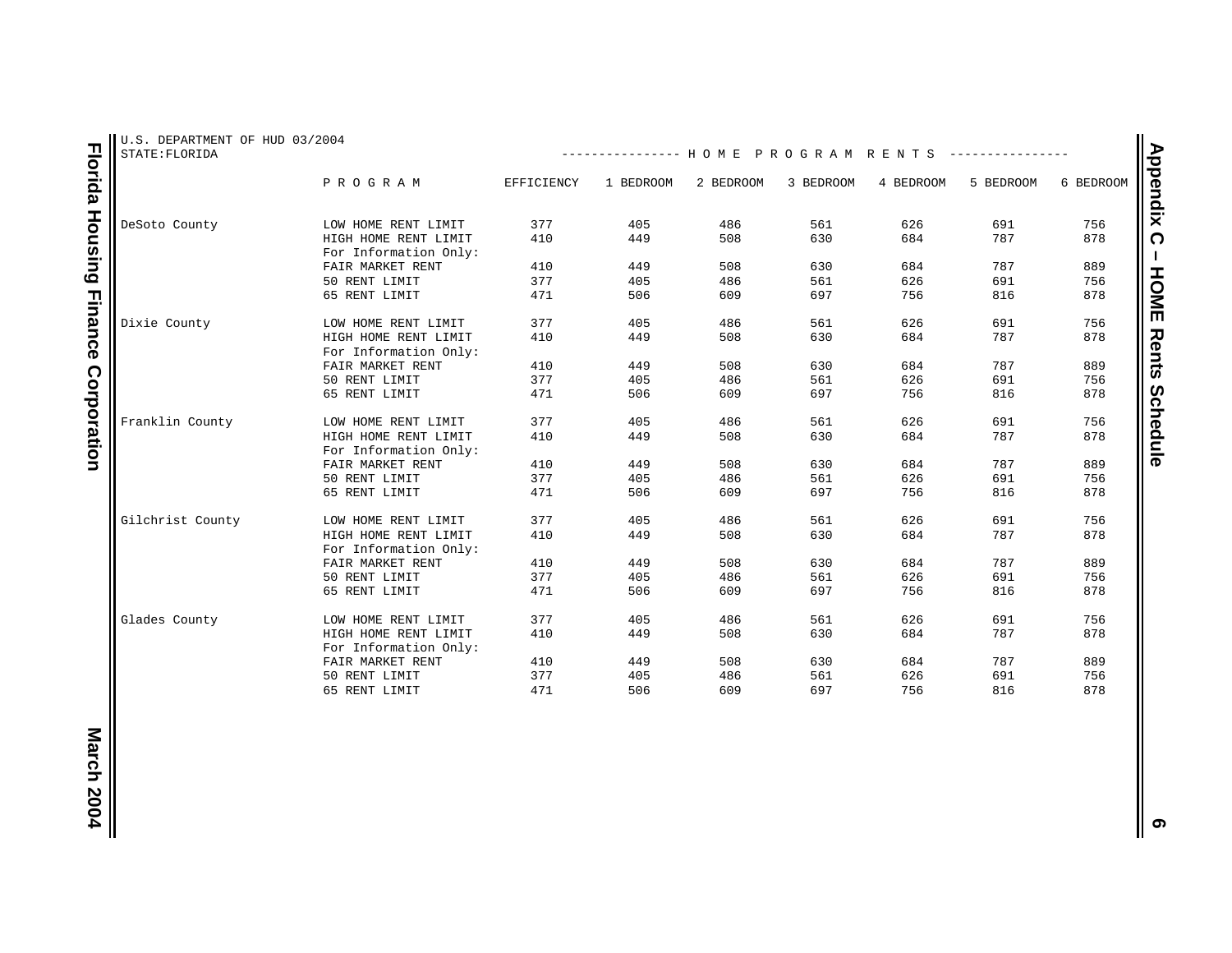| U.S. DEPARTMENT OF HUD 03/2004<br>STATE: FLORIDA |                                               |            | -------------- HOME PROGRAM RENTS |           |           |           |           |           |
|--------------------------------------------------|-----------------------------------------------|------------|-----------------------------------|-----------|-----------|-----------|-----------|-----------|
|                                                  | PROGRAM                                       | EFFICIENCY | 1 BEDROOM                         | 2 BEDROOM | 3 BEDROOM | 4 BEDROOM | 5 BEDROOM | 6 BEDROOM |
| Gulf County                                      | LOW HOME RENT LIMIT                           | 377        | 405                               | 486       | 561       | 626       | 691       | 756       |
|                                                  | HIGH HOME RENT LIMIT<br>For Information Only: | 410        | 449                               | 508       | 630       | 684       | 787       | 878       |
|                                                  | FAIR MARKET RENT                              | 410        | 449                               | 508       | 630       | 684       | 787       | 889       |
|                                                  | 50 RENT LIMIT                                 | 377        | 405                               | 486       | 561       | 626       | 691       | 756       |
|                                                  | 65 RENT LIMIT                                 | 471        | 506                               | 609       | 697       | 756       | 816       | 878       |
| Hamilton County                                  | LOW HOME RENT LIMIT                           | 377        | 405                               | 486       | 561       | 626       | 691       | 756       |
|                                                  | HIGH HOME RENT LIMIT<br>For Information Only: | 410        | 449                               | 508       | 630       | 684       | 787       | 878       |
|                                                  | FAIR MARKET RENT                              | 410        | 449                               | 508       | 630       | 684       | 787       | 889       |
|                                                  | 50 RENT LIMIT                                 | 377        | 405                               | 486       | 561       | 626       | 691       | 756       |
|                                                  | 65 RENT LIMIT                                 | 471        | 506                               | 609       | 697       | 756       | 816       | 878       |
| Hardee County                                    | LOW HOME RENT LIMIT                           | 378        | 405                               | 487       | 563       | 627       | 693       | 757       |
|                                                  | HIGH HOME RENT LIMIT<br>For Information Only: | 410        | 449                               | 508       | 630       | 684       | 787       | 879       |
|                                                  | FAIR MARKET RENT                              | 410        | 449                               | 508       | 630       | 684       | 787       | 889       |
|                                                  | 50 RENT LIMIT                                 | 378        | 405                               | 487       | 563       | 627       | 693       | 757       |
|                                                  | 65 RENT LIMIT                                 | 473        | 508                               | 612       | 698       | 759       | 819       | 879       |
| Hendry County                                    | LOW HOME RENT LIMIT                           | 377        | 405                               | 486       | 561       | 626       | 691       | 756       |
|                                                  | HIGH HOME RENT LIMIT<br>For Information Only: | 410        | 449                               | 522       | 656       | 735       | 816       | 878       |
|                                                  | FAIR MARKET RENT                              | 410        | 449                               | 522       | 656       | 735       | 845       | 956       |
|                                                  | 50 RENT LIMIT                                 | 377        | 405                               | 486       | 561       | 626       | 691       | 756       |
|                                                  | 65 RENT LIMIT                                 | 471        | 506                               | 609       | 697       | 756       | 816       | 878       |
| Highlands County                                 | LOW HOME RENT LIMIT                           | 403        | 432                               | 508       | 599       | 668       | 738       | 806       |
|                                                  | HIGH HOME RENT LIMIT<br>For Information Only: | 410        | 449                               | 508       | 632       | 707       | 813       | 919       |
|                                                  | FAIR MARKET RENT                              | 410        | 449                               | 508       | 632       | 707       | 813       | 919       |
|                                                  | 50 RENT LIMIT                                 | 403        | 432                               | 518       | 599       | 668       | 738       | 806       |
|                                                  | 65 RENT LIMIT                                 | 505        | 542                               | 652       | 745       | 811       | 877       | 942       |

**Florida Housing Finance Corporation Florida Housing Finance Corporation**

**March 20047**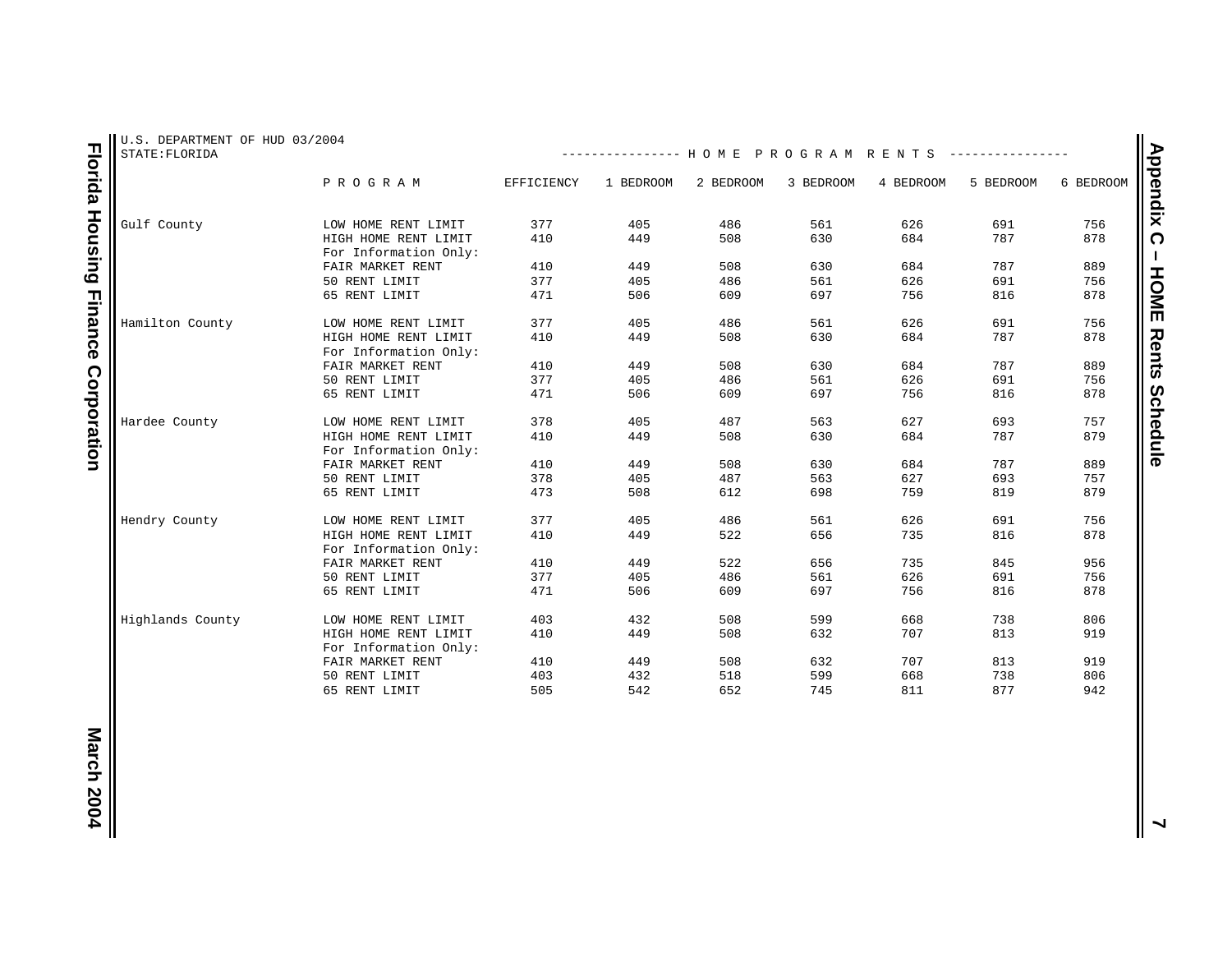| U.S. DEPARTMENT OF HUD 03/2004<br>STATE: FLORIDA |                                               |            | -------------- HOME PROGRAM RENTS |           |           |           |           |           |
|--------------------------------------------------|-----------------------------------------------|------------|-----------------------------------|-----------|-----------|-----------|-----------|-----------|
|                                                  | PROGRAM                                       | EFFICIENCY | 1 BEDROOM                         | 2 BEDROOM | 3 BEDROOM | 4 BEDROOM | 5 BEDROOM | 6 BEDROOM |
| Holmes County                                    | LOW HOME RENT LIMIT                           | 377        | 405                               | 486       | 561       | 626       | 691       | 756       |
|                                                  | HIGH HOME RENT LIMIT<br>For Information Only: | 410        | 449                               | 508       | 630       | 684       | 787       | 878       |
|                                                  | FAIR MARKET RENT                              | 410        | 449                               | 508       | 630       | 684       | 787       | 889       |
|                                                  | 50 RENT LIMIT                                 | 377        | 405                               | 486       | 561       | 626       | 691       | 756       |
|                                                  | 65 RENT LIMIT                                 | 471        | 506                               | 609       | 697       | 756       | 816       | 878       |
|                                                  |                                               |            |                                   |           |           |           |           |           |
| Indian River County                              | LOW HOME RENT LIMIT                           | 410        | 491                               | 590       | 681       | 760       | 838       | 917       |
|                                                  | HIGH HOME RENT LIMIT<br>For Information Only: | 410        | 513                               | 660       | 826       | 924       | 1008      | 1086      |
|                                                  | FAIR MARKET RENT                              | 410        | 513                               | 660       | 826       | 924       | 1063      | 1201      |
|                                                  | 50 RENT LIMIT                                 | 458        | 491                               | 590       | 681       | 760       | 838       | 917       |
|                                                  | 65 RENT LIMIT                                 | 576        | 619                               | 744       | 852       | 930       | 1008      | 1086      |
| Jackson County                                   | LOW HOME RENT LIMIT                           | 377        | 405                               | 486       | 561       | 626       | 691       | 756       |
|                                                  | HIGH HOME RENT LIMIT                          | 410        | 449                               | 508       | 630       | 684       | 787       | 878       |
|                                                  | For Information Only:                         |            |                                   |           |           |           |           |           |
|                                                  | FAIR MARKET RENT                              | 410        | 449                               | 508       | 630       | 684       | 787       | 889       |
|                                                  | 50 RENT LIMIT                                 | 377        | 405                               | 486       | 561       | 626       | 691       | 756       |
|                                                  | 65 RENT LIMIT                                 | 471        | 506                               | 609       | 697       | 756       | 816       | 878       |
| Jefferson County                                 | LOW HOME RENT LIMIT                           | 401        | 430                               | 508       | 596       | 665       | 734       | 803       |
|                                                  | HIGH HOME RENT LIMIT                          | 410        | 449                               | 508       | 630       | 684       | 787       | 889       |
|                                                  | For Information Only:                         |            |                                   |           |           |           |           |           |
|                                                  | FAIR MARKET RENT                              | 410        | 449                               | 508       | 630       | 684       | 787       | 889       |
|                                                  | 50 RENT LIMIT                                 | 401        | 430                               | 516       | 596       | 665       | 734       | 803       |
|                                                  | 65 RENT LIMIT                                 | 503        | 539                               | 649       | 742       | 808       | 873       | 939       |
| Lafayette County                                 | LOW HOME RENT LIMIT                           | 377        | 405                               | 486       | 561       | 626       | 691       | 756       |
|                                                  | HIGH HOME RENT LIMIT                          | 410        | 449                               | 508       | 630       | 684       | 787       | 878       |
|                                                  | For Information Only:                         |            |                                   |           |           |           |           |           |
|                                                  | FAIR MARKET RENT                              | 410        | 449                               | 508       | 630       | 684       | 787       | 889       |
|                                                  | 50 RENT LIMIT                                 | 377        | 405                               | 486       | 561       | 626       | 691       | 756       |
|                                                  | 65 RENT LIMIT                                 | 471        | 506                               | 609       | 697       | 756       | 816       | 878       |

**Florida Housing Finance Corporation Florida Housing Finance Corporation**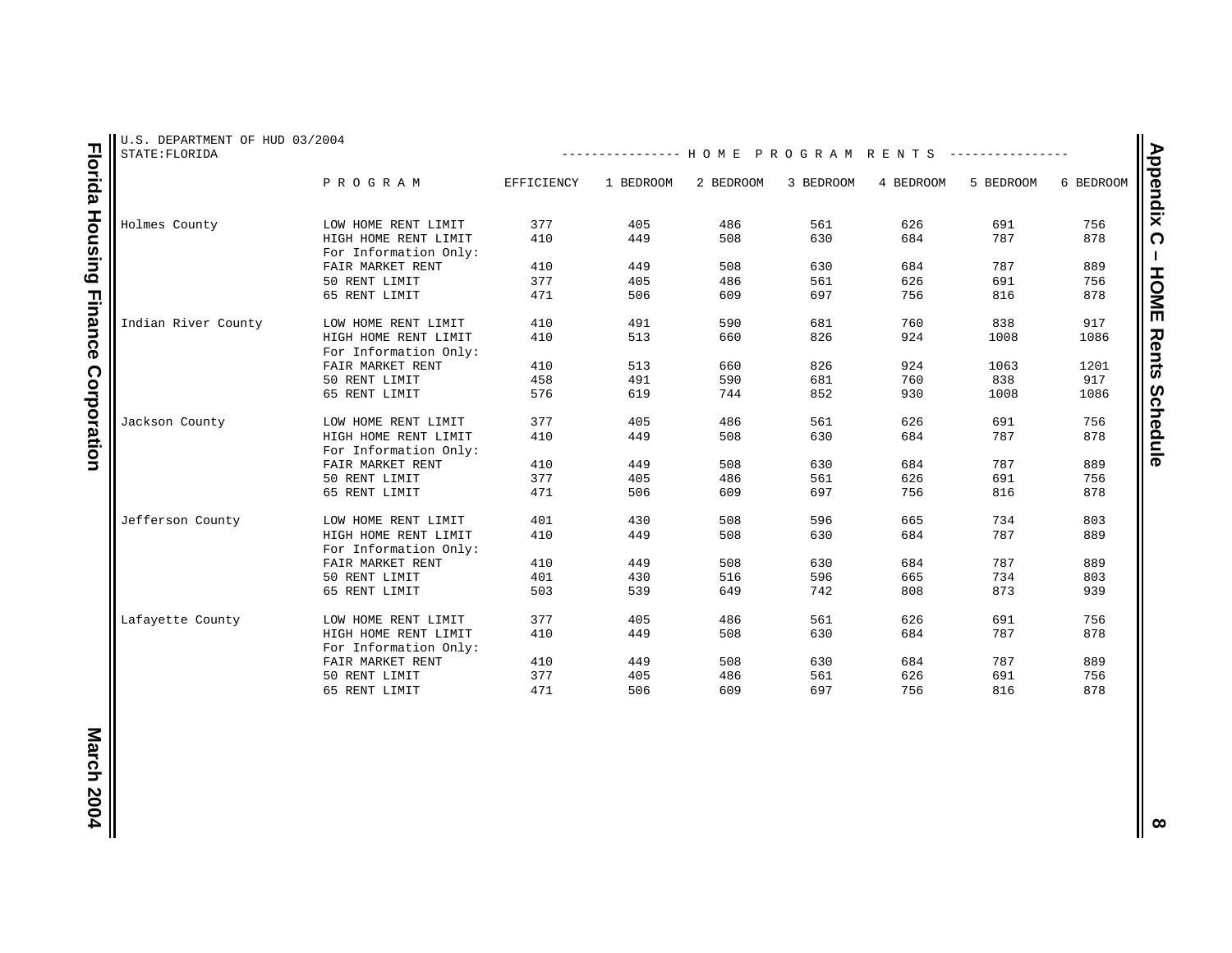| U.S. DEPARTMENT OF HUD 03/2004<br>STATE: FLORIDA |                       |            | -------------- HOME PROGRAM RENTS |           |           |           |           |           |
|--------------------------------------------------|-----------------------|------------|-----------------------------------|-----------|-----------|-----------|-----------|-----------|
|                                                  | PROGRAM               | EFFICIENCY | 1 BEDROOM                         | 2 BEDROOM | 3 BEDROOM | 4 BEDROOM | 5 BEDROOM | 6 BEDROOM |
| Levy County                                      | LOW HOME RENT LIMIT   | 377        | 405                               | 486       | 561       | 626       | 691       | 756       |
|                                                  | HIGH HOME RENT LIMIT  | 410        | 449                               | 508       | 630       | 684       | 787       | 878       |
|                                                  | For Information Only: |            |                                   |           |           |           |           |           |
|                                                  | FAIR MARKET RENT      | 410        | 449                               | 508       | 630       | 684       | 787       | 889       |
|                                                  | 50 RENT LIMIT         | 377        | 405                               | 486       | 561       | 626       | 691       | 756       |
|                                                  | 65 RENT LIMIT         | 471        | 506                               | 609       | 697       | 756       | 816       | 878       |
|                                                  |                       |            |                                   |           |           |           |           |           |
| Liberty County                                   | LOW HOME RENT LIMIT   | 377        | 405                               | 486       | 561       | 626       | 691       | 756       |
|                                                  | HIGH HOME RENT LIMIT  | 410        | 449                               | 508       | 630       | 684       | 787       | 878       |
|                                                  | For Information Only: |            |                                   |           |           |           |           |           |
|                                                  | FAIR MARKET RENT      | 410        | 449                               | 508       | 630       | 684       | 787       | 889       |
|                                                  | 50 RENT LIMIT         | 377        | 405                               | 486       | 561       | 626       | 691       | 756       |
|                                                  | 65 RENT LIMIT         | 471        | 506                               | 609       | 697       | 756       | 816       | 878       |
|                                                  |                       |            |                                   |           |           |           |           |           |
| Madison County                                   | LOW HOME RENT LIMIT   | 377        | 405                               | 486       | 561       | 626       | 691       | 756       |
|                                                  | HIGH HOME RENT LIMIT  | 410        | 449                               | 508       | 630       | 684       | 787       | 878       |
|                                                  | For Information Only: |            |                                   |           |           |           |           |           |
|                                                  | FAIR MARKET RENT      | 410        | 449                               | 508       | 630       | 684       | 787       | 889       |
|                                                  | 50 RENT LIMIT         | 377        | 405                               | 486       | 561       | 626       | 691       | 756       |
|                                                  | 65 RENT LIMIT         | 471        | 506                               | 609       | 697       | 756       | 816       | 878       |
|                                                  |                       |            |                                   |           |           |           |           |           |
| Monroe County                                    | LOW HOME RENT LIMIT   | 500        | 536                               | 643       | 743       | 830       | 915       | 1001      |
|                                                  | HIGH HOME RENT LIMIT  | 588        | 663                               | 814       | 933       | 1021      | 1108      | 1196      |
|                                                  | For Information Only: |            |                                   |           |           |           |           |           |
|                                                  | FAIR MARKET RENT      | 588        | 663                               | 852       | 1174      | 1397      | 1607      | 1816      |
|                                                  | 50 RENT LIMIT         | 500        | 536                               | 643       | 743       | 830       | 915       | 1001      |
|                                                  | 65 RENT LIMIT         | 631        | 678                               | 814       | 933       | 1021      | 1108      | 1196      |
|                                                  |                       |            |                                   |           |           |           |           |           |
| Okeechobee County                                | LOW HOME RENT LIMIT   | 377        | 405                               | 486       | 561       | 626       | 691       | 756       |
|                                                  | HIGH HOME RENT LIMIT  | 410        | 449                               | 508       | 630       | 690       | 794       | 878       |
|                                                  | For Information Only: |            |                                   |           |           |           |           |           |
|                                                  | FAIR MARKET RENT      | 410        | 449                               | 508       | 630       | 690       | 794       | 897       |
|                                                  | 50 RENT LIMIT         | 377        | 405                               | 486       | 561       | 626       | 691       | 756       |
|                                                  | 65 RENT LIMIT         | 471        | 506                               | 609       | 697       | 756       | 816       | 878       |

**9**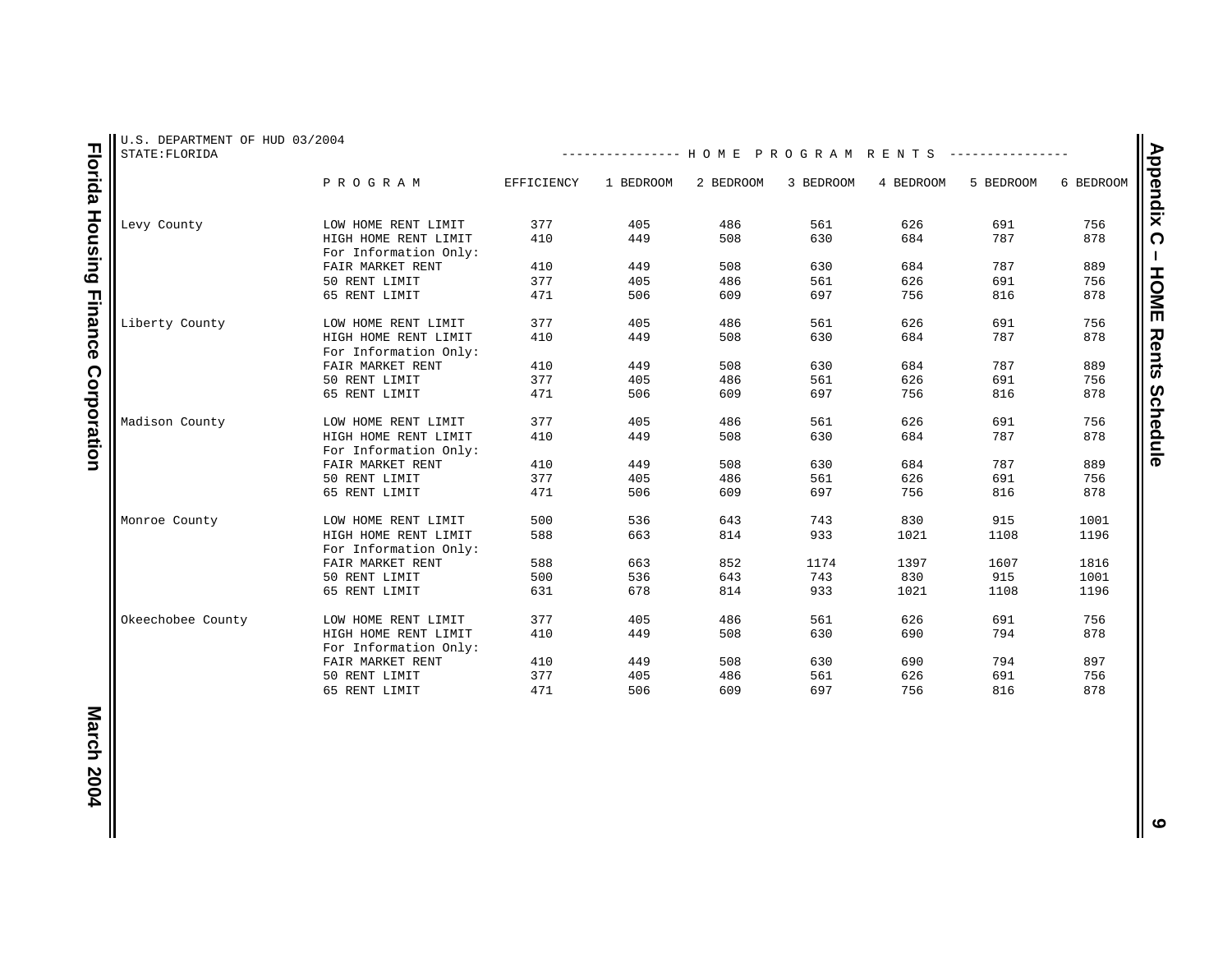| STATE: FLORIDA  | U.S. DEPARTMENT OF HUD 03/2004                |            | -------------- HOME PROGRAM RENTS |           |           |           |           |           |
|-----------------|-----------------------------------------------|------------|-----------------------------------|-----------|-----------|-----------|-----------|-----------|
|                 | PROGRAM                                       | EFFICIENCY | 1 BEDROOM                         | 2 BEDROOM | 3 BEDROOM | 4 BEDROOM | 5 BEDROOM | 6 BEDROOM |
| Putnam County   | LOW HOME RENT LIMIT                           | 377        | 405                               | 486       | 561       | 626       | 691       | 756       |
|                 | HIGH HOME RENT LIMIT<br>For Information Only: | 410        | 449                               | 508       | 630       | 684       | 787       | 878       |
|                 | FAIR MARKET RENT                              | 410        | 449                               | 508       | 630       | 684       | 787       | 889       |
|                 | 50 RENT LIMIT                                 | 377        | 405                               | 486       | 561       | 626       | 691       | 756       |
|                 | 65 RENT LIMIT                                 | 471        | 506                               | 609       | 697       | 756       | 816       | 878       |
| Sumter County   | LOW HOME RENT LIMIT                           | 383        | 410                               | 492       | 569       | 635       | 700       | 766       |
|                 | HIGH HOME RENT LIMIT<br>For Information Only: | 410        | 449                               | 508       | 630       | 684       | 787       | 889       |
|                 | FAIR MARKET RENT                              | 410        | 449                               | 508       | 630       | 684       | 787       | 889       |
|                 | 50 RENT LIMIT                                 | 383        | 410                               | 492       | 569       | 635       | 700       | 766       |
|                 | 65 RENT LIMIT                                 | 479        | 514                               | 618       | 706       | 769       | 829       | 890       |
| Suwannee County | LOW HOME RENT LIMIT                           | 377        | 405                               | 486       | 561       | 626       | 691       | 756       |
|                 | HIGH HOME RENT LIMIT<br>For Information Only: | 410        | 449                               | 508       | 630       | 684       | 787       | 878       |
|                 | FAIR MARKET RENT                              | 410        | 449                               | 508       | 630       | 684       | 787       | 889       |
|                 | 50 RENT LIMIT                                 | 377        | 405                               | 486       | 561       | 626       | 691       | 756       |
|                 | 65 RENT LIMIT                                 | 471        | 506                               | 609       | 697       | 756       | 816       | 878       |
| Taylor County   | LOW HOME RENT LIMIT                           | 377        | 405                               | 486       | 561       | 626       | 691       | 756       |
|                 | HIGH HOME RENT LIMIT<br>For Information Only: | 410        | 449                               | 508       | 630       | 685       | 788       | 878       |
|                 | FAIR MARKET RENT                              | 410        | 449                               | 508       | 630       | 685       | 788       | 891       |
|                 | 50 RENT LIMIT                                 | 377        | 405                               | 486       | 561       | 626       | 691       | 756       |
|                 | 65 RENT LIMIT                                 | 471        | 506                               | 609       | 697       | 756       | 816       | 878       |
| Union County    | LOW HOME RENT LIMIT                           | 392        | 420                               | 505       | 583       | 651       | 718       | 785       |
|                 | HIGH HOME RENT LIMIT<br>For Information Only: | 410        | 449                               | 508       | 630       | 684       | 787       | 889       |
|                 | FAIR MARKET RENT                              | 410        | 449                               | 508       | 630       | 684       | 787       | 889       |
|                 | 50 RENT LIMIT                                 | 392        | 420                               | 505       | 583       | 651       | 718       | 785       |
|                 |                                               |            |                                   |           |           |           |           |           |

**10**<br>**10**<br>**10**